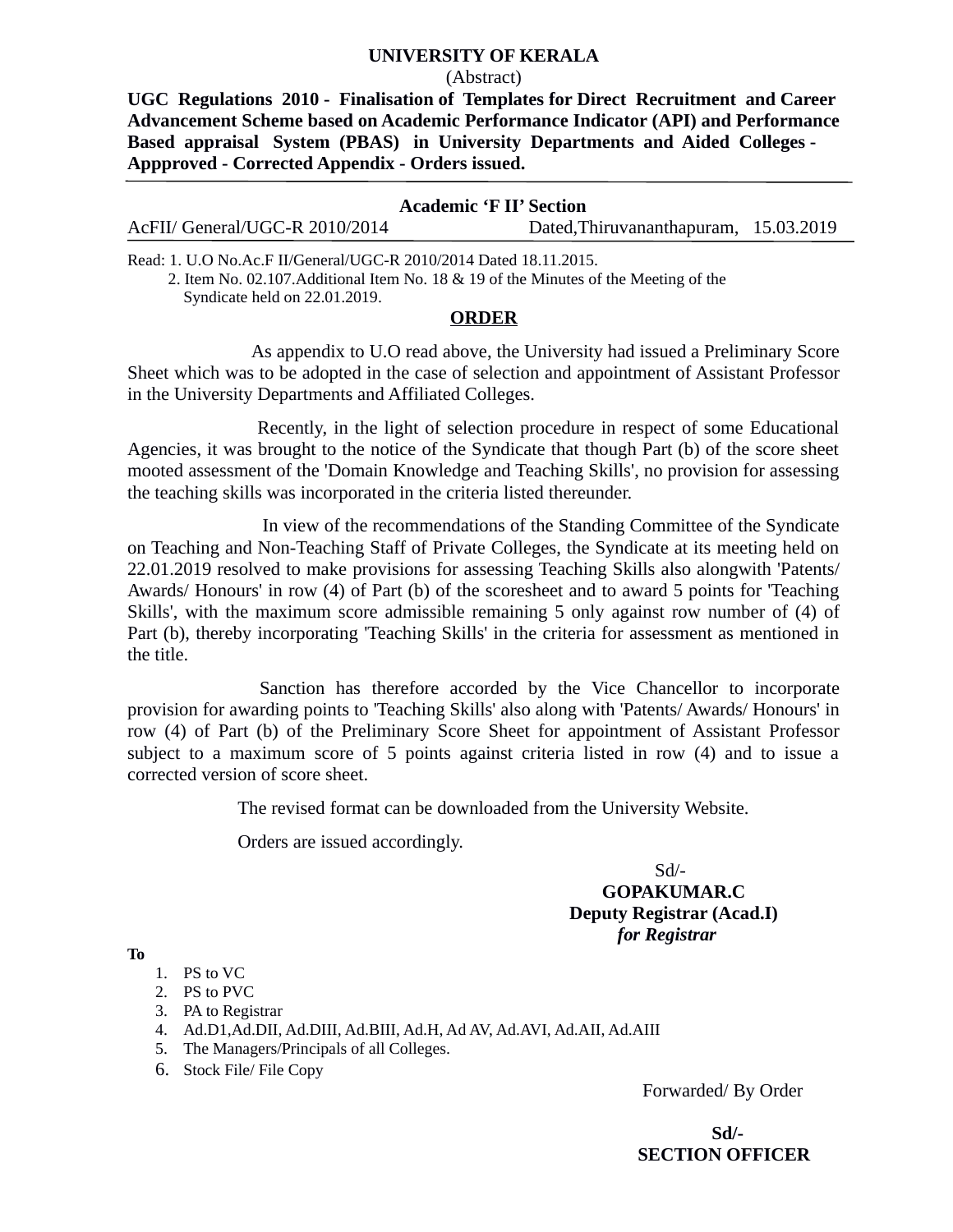## **PRELIMINARY SCORE SHEET - ASSISTANT PROFESSOR**

| Name of applicant | <b>SC/ST/OBC</b> | <b>College/</b><br><b>University Dept.</b> | <b>Subject/ Specialization</b> |
|-------------------|------------------|--------------------------------------------|--------------------------------|
|                   |                  |                                            |                                |

#### **a) Academic Record and Research Performance : 50% (to be assessed by Screening/Selection Committee)**

| SI.<br>No.   | <b>Criteria</b>                                                             |                  | Max.<br><b>Score</b> | <b>Score</b><br>obtained |
|--------------|-----------------------------------------------------------------------------|------------------|----------------------|--------------------------|
| $\mathbf{1}$ |                                                                             |                  |                      |                          |
|              | Academic record   University Ranks / Fellowships / Awards /                 |                  |                      |                          |
|              | <b>Recognition</b> (Maximum 6 points)                                       |                  |                      |                          |
|              | 60% & above for PG                                                          | $: 1$ point      |                      |                          |
|              | Any one of the first three ranks for graduation/PG                          | : 2 points each  |                      |                          |
|              | Additional PG degree                                                        | : 1 point        |                      |                          |
|              | UGC/CSIR/ICAR-JRF                                                           | : 2 points       |                      |                          |
|              | National/State Fellowships                                                  | $: 1$ point      | 6                    |                          |
|              | International Fellowships/Young Scientist Award/                            |                  |                      |                          |
|              | <b>National Award</b>                                                       | : 3 points       |                      |                          |
|              |                                                                             |                  |                      |                          |
| 2            | Research Degree / NET (Maximum 16 points)                                   |                  |                      |                          |
|              | Ph.D.: 16 points; M.Phil + NET: 10 points; NET only: 6 points               |                  | 16                   |                          |
|              |                                                                             |                  |                      |                          |
| 3            | Post Doctoral Research Experience (Maximum 2 points)                        |                  |                      |                          |
|              | International                                                               | : 2 points/year  | $\overline{2}$       |                          |
|              | National/ University                                                        | : 1 point/year.  |                      |                          |
|              |                                                                             |                  |                      |                          |
| 4            | Publications in journals/books with ISSN/ISBN* (Maximum 20 points)          |                  |                      |                          |
|              | Papers in International Journals                                            | : 3 points/paper |                      |                          |
|              | Papers in National Journals                                                 | : 2 points/paper |                      |                          |
|              | State Journals in regional language                                         | : 1 point/ paper |                      |                          |
|              | Books with ISBN No: (International Publishers)                              | : 8points /book  |                      |                          |
|              | <b>Books with National/Government Publishers</b>                            | : 4 points/book  |                      |                          |
|              |                                                                             |                  |                      |                          |
|              | (*If there are 2 authors marks shall be distributed in the following ratio: |                  |                      |                          |
|              | 6:4. If more than 2 authors, marks shall be distributed as follows : $1st$  |                  | 20                   |                          |
|              | author: 40% rest shall be distributed equally among other authors.)         |                  |                      |                          |
|              |                                                                             |                  |                      |                          |
| 5            | Paper presentations in Seminar/Conferences, etc. (Maximum 6                 |                  | 6                    |                          |
|              | points) (International: 2 points / paper ; National: 1 point / paper)       |                  |                      |                          |
|              | Sub total for (a)                                                           |                  | 50                   |                          |

(Counting research/teaching experience: Only post-Ph.D experience will be counted as research experience, i.e., research experience acquired by the applicant after obtaining his/her Ph.D. Continuous research/teaching experience in different/ same college/ institution will be counted together. Teaching experience means experience acquired by the applicant after obtaining the minimum qualifications prescribed by the UGC. For counting teaching experience, a candidate has to serve as a full time teacher University/Afiliated College.)